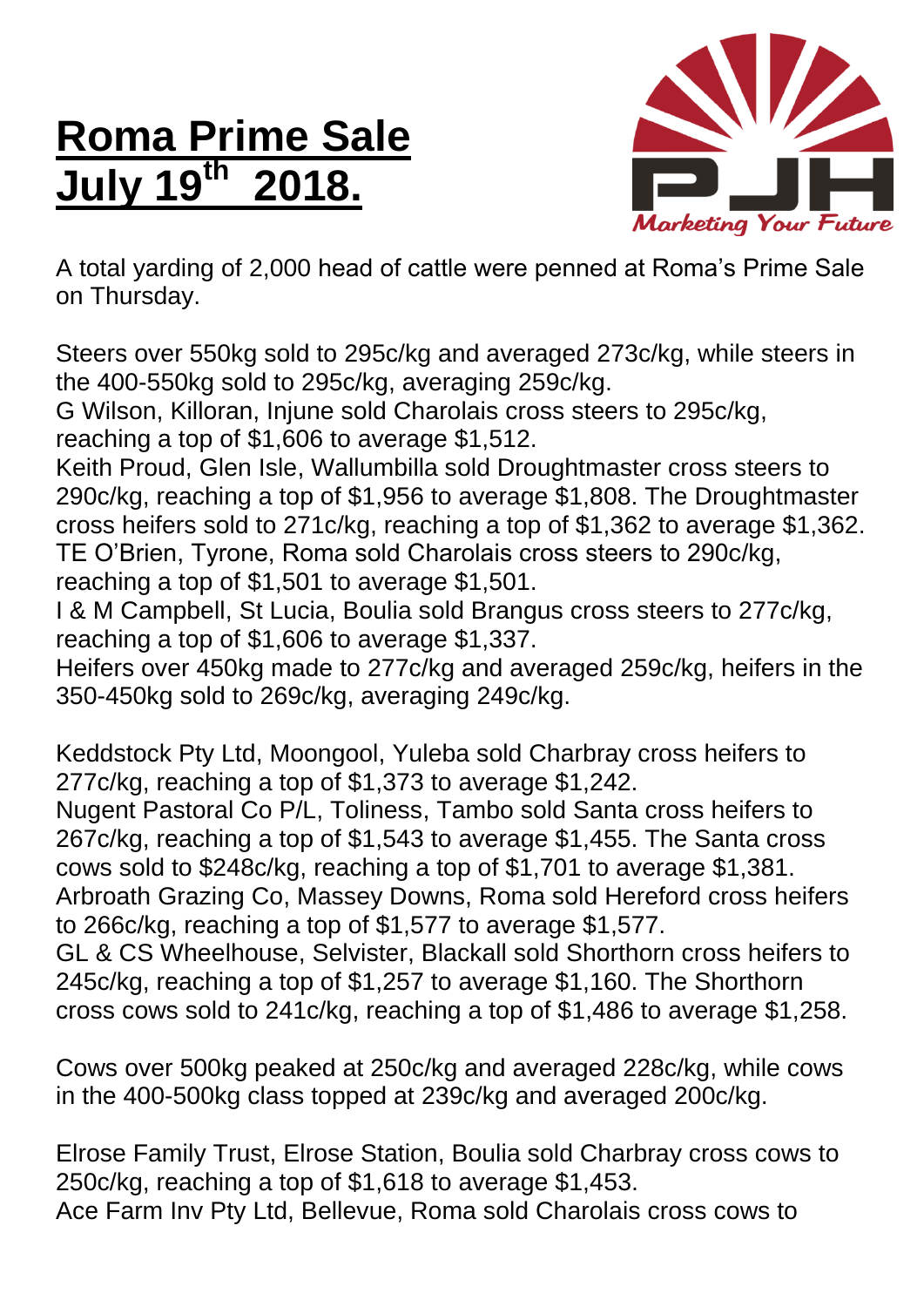246c/kg, reaching a top of \$1,730 to average \$1,384.

WA & KE Freeman, Meeleebee, Wallumbilla sold Santa cross cows to 246c/kg, reaching a top of \$1,617 to average \$1,334.

Pandin Pty Ltd, Timor, Injune sold Santa cross cows to 240c/kg, reaching a top of \$1,537 to average \$1,255.

BB & PD Mason, Teeswater, Mitchell sold Brahman cross cows to 238c/kg, reaching a top of \$1,313 to average \$994.

W & K Brown sold Angus cross cows to 236c/kg, reaching a top of \$1,491 to average \$1,378.

Stinson Pastoral Co, Roma sold Charbray cross cows to 235c/kg, reaching a top of \$1,685 to average \$1,157.

Hartnell & Connolly, Homebush, Mitchell sold Santa cross cows to 231c/kg, reaching a top of \$1,410 to average \$1,228.

Kindee Pastoral Co, Muya, Mitchell sold Santa cross cows to 229c/kg, reaching a top of \$1,610 to average \$1,363. The Charolais bulls sold to 252c/kg, reaching a top of \$2,528 to average \$ 2,122.

Abernethy Partnership, Dromore, St George sold Santa cows to 229c/kg, reaching a top of \$1,285 to average \$1,068.

M & MT Bright, Karoola Park, Roma sold Droughtmaster cows to 228c/kg, reaching a top of \$1,182 to average \$1,135.

Bulls over 600kg earned to 268c/kg and averaged 232c/kg.

## *PJH sell 2 nd position next week. Please be aware that all cattle being sold must be accompanied by a*

*National Cattle Health Declaration as well as NVD*